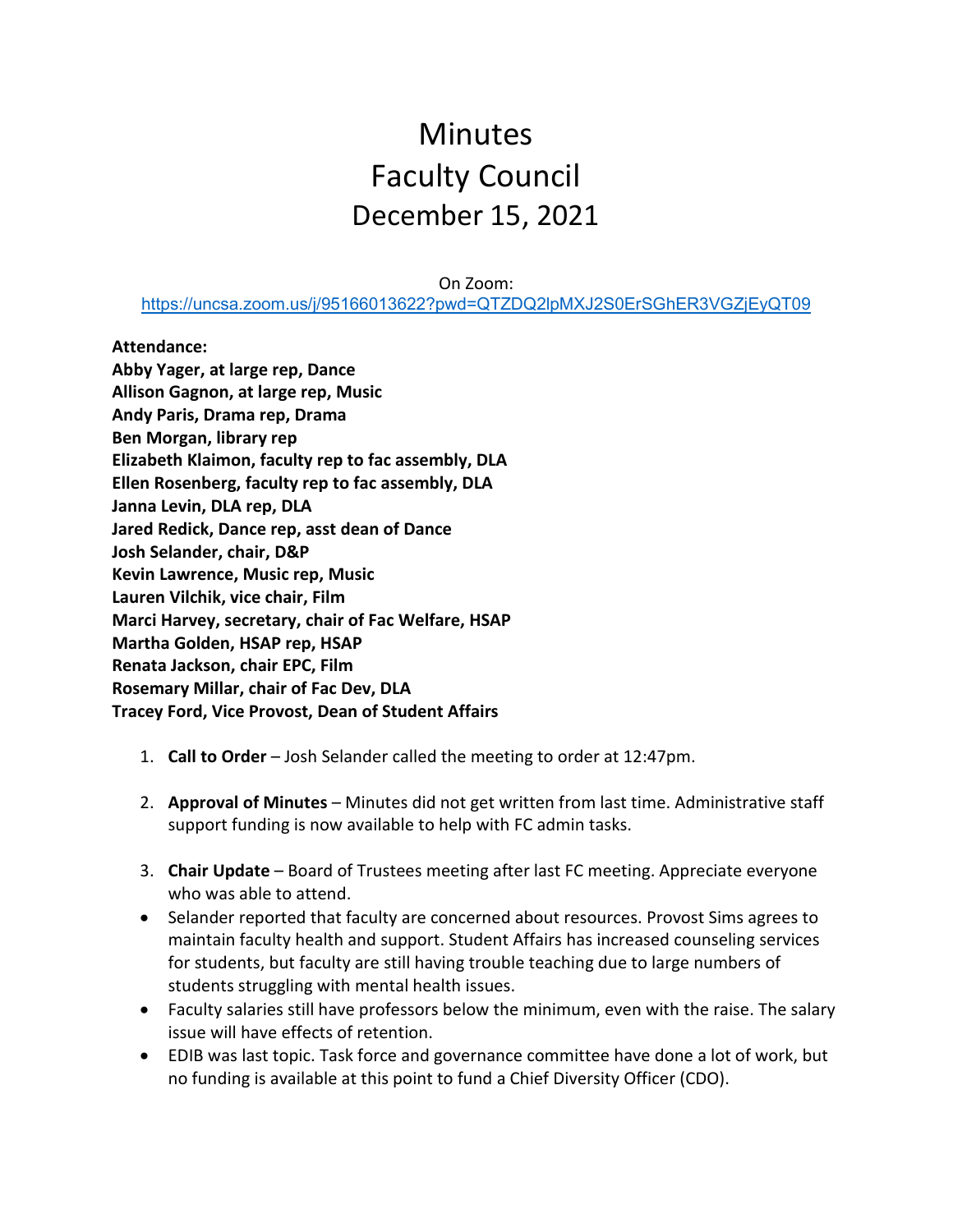- CSI deans and liaisons meeting will be January 4-5 (originally scheduled as a dean's retreat only). Selander has asked that the meeting not occur over our holiday break. Faculty have a concern about meetings/search committee work happening over the holiday break when faculty are not supposed to be at work. Faculty needs to communicate with their liaisons on CSI developments. Several representatives commented that they have not been discussing CSI in their schools. Selander will request the list of CSI liaisons be added to the CSI webpage and sent FC a list of liaisons.
- Ombudsperson is now a permanent hire (Jill Crainshaw). There was a change to faculty handbook when this happened and FC was not involved, which is concerning. The Ombuds office is now under David Harrison's office, General Counsel, which raises concern for FC. Selander has been in conversation with Mike Wakeford, chair of ombuds committee regarding these developments and will invite David Harrison, Provost Sims, and Chancellor Cole to a future FC meeting for discussion.
- Selander will work to restart the Course Evaluation Committee, not as a standing committee, but as a working committee with regular meetings.

## **4. Committee Updates –**

**Education Policies (EPC) –** Jackson reported no updates.

**Faculty Development (FDC) –** Millar reported applications have been reviewed and they have begun sending award letters. One applicant was an adjunct. Provost Sims asked the committee to amend eligibility rules so adjunct faculty may apply after 3 years of service. FDC unanimously voted to support adjunct proposals and modify the language for the policy manual.

**Faculty Welfare (FWC) –** Harvey reported Jill Lane will facilitate working group to set criteria for award. Robert Rocco and Laura Amrhein have also volunteered. Harvey met with Karen Beres and Kim Pauley to ask for an electronic form for filing grievances as well as a flow chart with clear language describing the grievance process. All items have a goal end-date of spring 2022.

- 5. **Faculty Assembly –** December 3 meeting. Klaimon and Rosenberg were present. President Hans acknowledged the monies received from new budget passing. 5% salary increase over 2 years. Rosenberg asked about salary compression but there is no solution right now. Tuition and fees increases are being used for faculty salaries on some campuses, but not ours. May need to ask Michael Smith for clarification on the policy. Jill Crainshaw represented UNCSA on Ombuds panel discussing best practices. Minutes will be shared when they are published.
- 6. **Open Discussion** Question was asked if funding for CDO could be split with another campus, or if an existing faculty member could do the work? The EDIB governance committee has established a structure, but initiatives can not be enacted due to lack of funding or lack of time. Tracey Ford predicts these situations will continue to increase and our ability to recruit/retain faculty and students will be impacted by having a CDO.